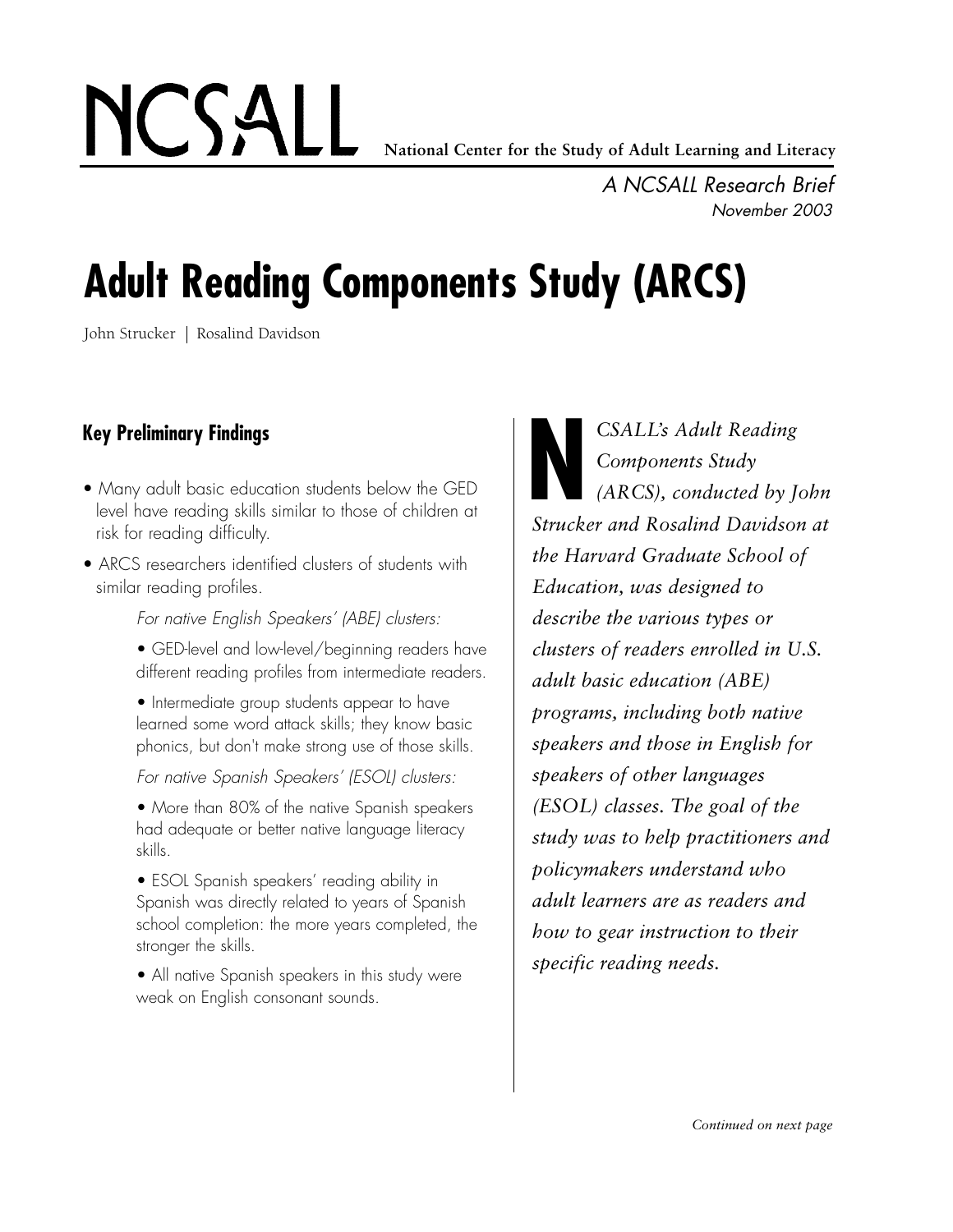| Table 1:             | <b>Groups and Clusters of Reading Skill Levels</b>                   | <b>Percentage of Students in ABE Sample</b> |
|----------------------|----------------------------------------------------------------------|---------------------------------------------|
| Percentage of        | Group 1: GED / Pre-GED                                               | 34%                                         |
| ABE Students in      | Cluster 1: Strong GED                                                | 9%                                          |
| the Ten Clusters     | Cluster 2: Pre-GED with Vocabulary/Background Information needs      | 11%                                         |
| in Three Common      | Cluster 3: Pre-GED with Vocabulary/Spelling/Rate (fluency) needs     | 14%                                         |
| Groups of            | <b>Group 2: Intermediate Students</b>                                | 56%                                         |
| <b>Reading Skill</b> | Cluster 4: High Intermediates with Difficulties in Print Skills/Rate | 9%                                          |
| Levels               | Cluster 5: Intermediates with Stronger Print than Meaning Skills     | 17%                                         |
|                      | Cluster 6: Intermediates with Low Reading Rate                       | 5%                                          |
|                      | Cluster 7: Low Intermediates                                         | 16%                                         |
|                      | Cluster 8: Low Intermediates/Should-be-in-ESOL                       | 9%                                          |
|                      | <b>Group 3: Lower Level/Beginning Students</b>                       | 11%                                         |
|                      | Cluster 9: Beginners                                                 | 8%                                          |
|                      | Cluster 10: Reading/Rate Impaired                                    | 3%                                          |
|                      |                                                                      |                                             |

Nine hundred and fifty-five randomly selected learners (676 ABE and 279 ESOL) were interviewed and assessed at learning centers in Connecticut, Massachusetts, New Hampshire, New York, Rhode Island, Tennessee, and Texas. They were given a battery of reading and language assessments to determine their instructional needs. Over half of this testing was done by local ABE and ESOL practitioners who were trained to administer the battery and conduct the interviews in a uniform manner. Each of the students in the study was tested in phonological awareness, rapid naming, word recognition, oral reading, spelling, vocabulary, and background knowledge. Researchers also interviewed students about their educational history and reading habits.

In this research brief, we present some preliminary findings from the ARCS. These findings and implications for practice related to the findings, are presented in two sections: 1. Native English Speakers' (ABE) Clusters, and 2. Native Spanish Speakers' (ESOL) Clusters. Then we refer readers to additional resources based on the ARCS.

## **Native English Speakers' (ABE) Clusters**

For the 676 students in ABE classes, 51 percent had repeated at least one grade, and 22 percent reported having trouble with reading in grades K–3. Of those who grew up in the U.S., 53 percent reported getting either Chapter 1 (reading support) and/or Special Education help in K–12.

The mean word recognition score for these students was a 6.62 grade equivalent (GE). Their mean oral reading mastery level was GE 7.9, and their mean receptive vocabulary score was equivalent to a GE 6.5. On a test of background knowledge, the mean for the group was below average range for the test, and the mean score on a word analysis test (Woodcock-Reading Mastery Word Attack) placed this group of students in the 26th percentile.

From the 676 adult basic education students assessed in this study, the researchers identified 10 "clusters" (students with similar reading profiles) in three groups. The table shown above details the three common groups and the clusters within each group for the 676 ABE students in this study.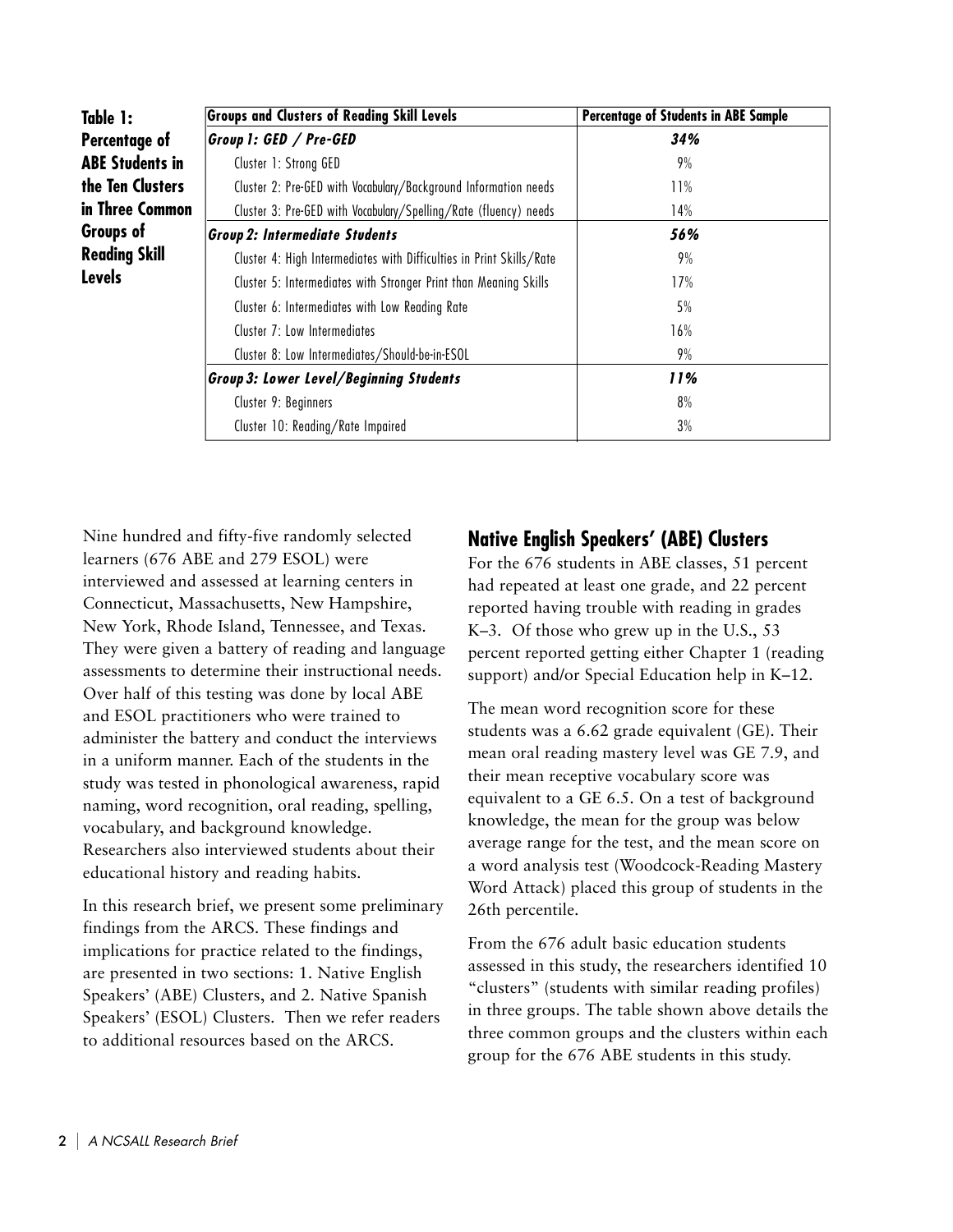In general, many adult basic education students below the GED level have reading skills similar to those of children at risk for reading difficulty. Phonemic awareness problems that existed in childhood persisted into adulthood. Their reading comprehension and reading rate (fluency) seem to have stalled at middle school levels. Perhaps this is because they got extra help with reading in the primary grades f rom Chapter 1 or special education teachers, but got no such help in middle or high school. Because their reading was stalled at middle school levels, their background knowledge and vocabulary also top off at that level.

Some of the specific findings about this group, and the implications for practice related to each finding, are listed below:

• *GED-level and low-level/beginning readers h a v e different reading profiles from interm e d iate readers.* 

Implication: The GED group needs help in passing the test and building skills (in preparation for postsecondary education). Low level/beginning students, because their phonemic awareness and word recognition skills are poor, need direct, systematic, sequential instruction in these skills.

*• In the intermediate group, which comprises the largest percentage of adult students, students appear to have learned some word attack skills; they know basic phonics, but don't make strong use of those skills.* 

Implication: The primary needs for intermediates are increasing fluency and developing a more literate (above grade equivalent 4–5) vocabulary and background knowledge. Without middle school background knowledge in history, geography, science, and math, these students have an inadequate preparation for the GED or for postsecondary education. For the intermediate group of adult students, practitioners should focus on

increasing students' reading fluency (using oral reading) and on acquiring background knowledge and vocabulary.

The researchers also advocate for further research aimed at identifying strategies for teaching vocabulary so that students can achieve accelerated growth in reading.

# **Native Spanish Speakers' (ESOL) Clusters (analyzing Spanish speakers' English reading skills)**

Of the 279 ESOL students tested in the ARCS, 218 (78%) were native speakers of Spanish. They were interviewed in Spanish and given both English and Spanish reading components tests. The interview included questions on the learner's childhood educational history; Spanish reading problems, if any; parents' levels of education/years living in the U.S.; time spent studying English; home and work literacy practices and spoken language use in Spanish and English; educational goals; and health.

The researchers used the data from four English tests and five Spanish tests to create clusters of similar learners. While the size of the sample used in this analysis means that these findings shouldn't be generalized across all Spanish speakers, they can be suggestive. Key findings from this analysis and related implications include:

*• Contrary to what many ESOL teachers told the ARCS researchers to expect, more than 80% of the native Spanish speakers had adequate or better native language literacy skills.*

Implication: For many of these students who have adequate-to-strong native language literacy skills, an "English-as-a-Foreign-Language" (EFL) approach might produce faster growth than traditional survival/conversational ESL approaches. These students should be given the opportunity to apply their literacy and schoolbased skills to the task of learning English.